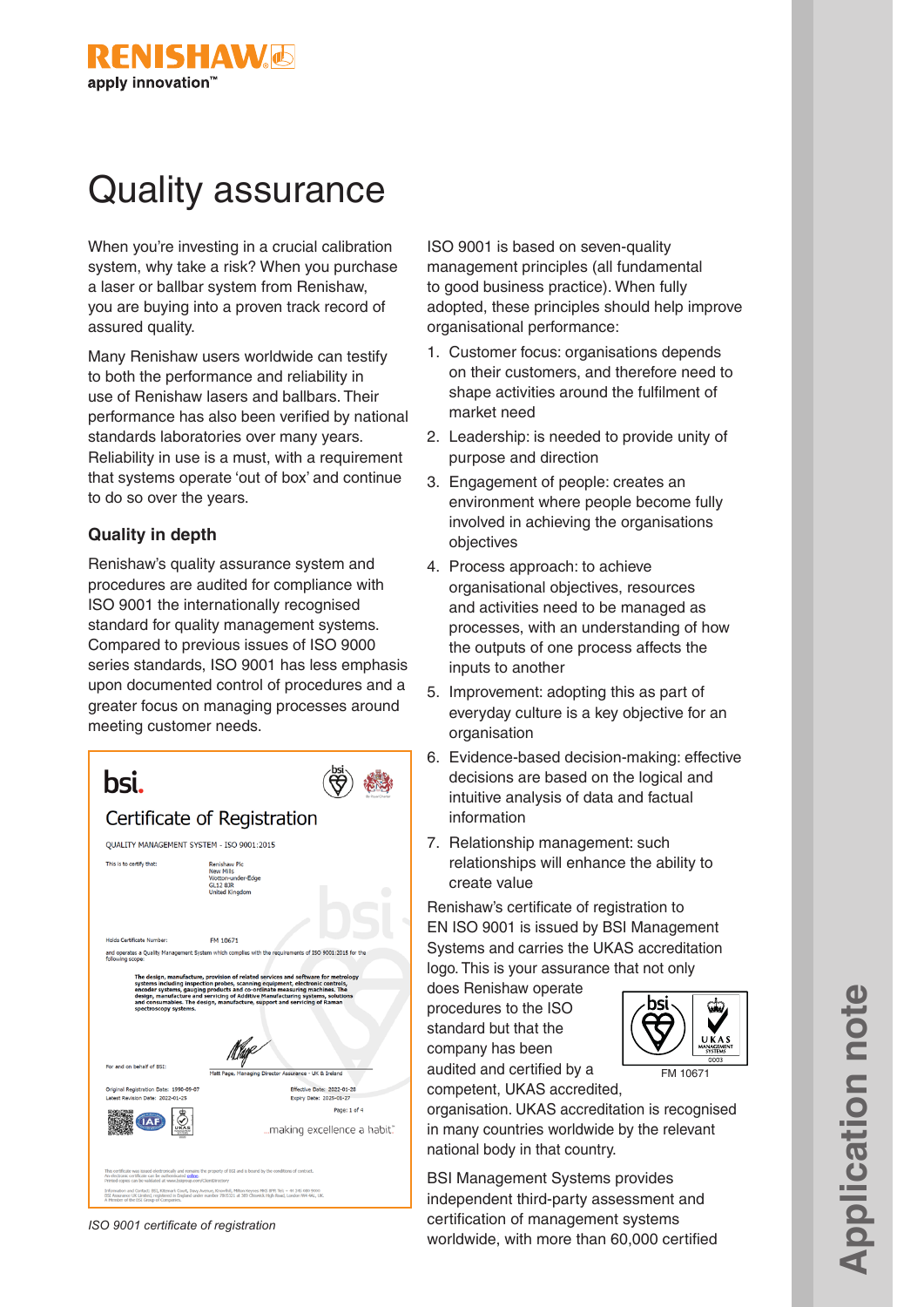locations and clients in over 100 locations. It is also part of the BSI Group which operates through its three divisions: BSI British Standards, BSI Management Systems and BSI Product Services.

The scope of Renishaw's certification covers the whole range of Renishaw activity i.e. "design, development, manufacture, calibration, marketing and support of measurement and inspection systems for metrology and material inspection".

## **What is accreditation?**

Accreditation is a demonstration of an organisation's competence, impartiality and performance capability. UKAS assesses organisations and recommends to government their appointment as Notified Bodies as required by EU Directives and Regulations. These accreditations are made against internationally recognised standards.



UKAS is the sole accreditation body recognised by the UK Government. Only UKAS accredited organisations are entitled to use accreditation marks featuring the Royal Crown, to signify government recognition.

# **History of UKAS**

Prior to 1968, UK firms requiring traceability in the calibration of standards had to send them to the National Physical Laboratory (NPL) or rely on the "in house" certificate of the manufacturer of the gauges. With a growing need for calibration, and with NPL wanting to concentrate on the highest level of measurement it was decided to issue certificates to laboratories showing them to be authorised to calibrate gauges and measuring instruments and issue an official British Calibration Service (BCS) certificate. Initial vetting was by staff of the Ministry of Technology.

In 1985 the organisation known as the BCS was incorporated with the National Accreditation Test House and Laboratories (NATLAS) into what was now known as the National Measurement Accreditation Service (NAMAS).

UKAS was formed in 1995 when the NAMAS and the NACCB (National Accreditation Council of Certification Bodies) were merged.